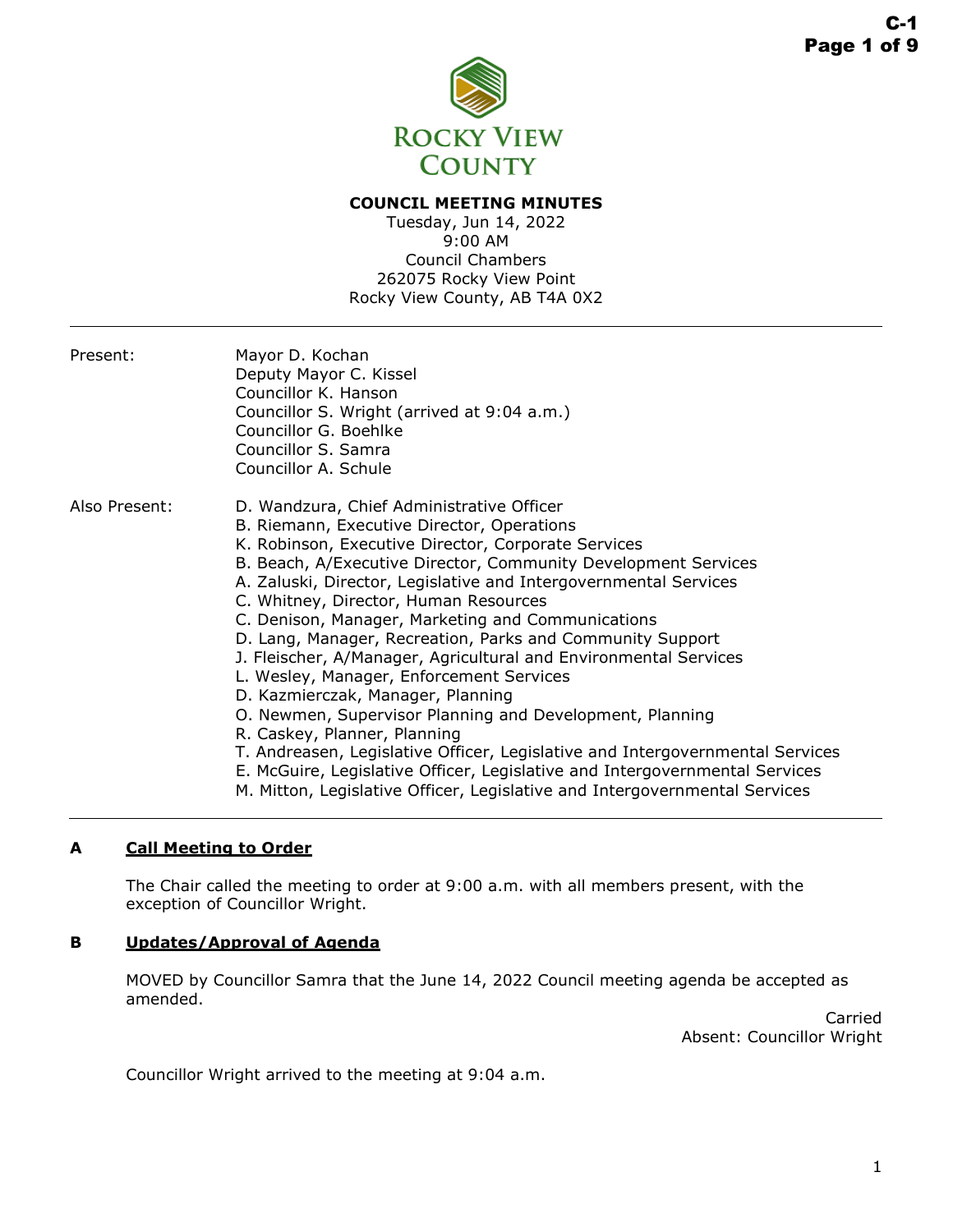

#### **L-1 All Divisions - 9:00 AM Appointment - Presentation by RCMP Detachment Commanders File: N/A**

Presenter: Inspector Lauren Weare, RCMP Staff Sergeant Chad Fournier, RCMP Staff Sergeant Mark Wielgosz, RCMP

MOVED by Councillor Wright that the presentations from the Airdrie, Cochrane and Strathmore RCMP Detachment Commanders be received as information.

Carried

The Chair called for a recess at 10:19 a.m. and called the meeting back to order at 10:30 a.m. with all previously mentioned members present.

### **E-1 Division 5 - Bylaw C-8204-2021 - Redesignation Item: Commercial File: PL20210103 (06513005)**

MOVED by Councillor Boehlke that the public hearing for item E-1 be opened at 10:31 a.m.

Carried

| Person(s) who presented:               | Steve Grande (Applicant) |
|----------------------------------------|--------------------------|
| Person(s) who presented in favour:     | John Elstone             |
| Person(s) who presented in opposition: | None                     |
| Person(s) who presented rebuttal:      | None                     |
|                                        |                          |

MOVED by Councillor Boehlke that the public hearing for item E-1 be closed at 11:16 a.m.

Carried

The Chair called for a recess at 11:17 a.m. and called the meeting back to order at 11:24 a.m. with all previously mentioned members present.

### Main Motion

MOVED by Councillor Boehlke that Bylaw C-8204-2021 be referred back to Administration for the Applicant to prepare a conceptual scheme covering items listed under Policy 6.4.5 of the Balzac West Area Structure Plan with the addition of transportation and servicing impacts and connections.

Amending Motion Councillor Wright amended the main motion as follows:

THAT Bylaw C-8204-2021 be referred back to Administration for the Applicant to prepare a conceptual scheme covering items listed under Policy 6.4.5 of the Balzac West Area Structure Plan with the addition of transportation, stormwater management, phasing, and servicing impacts and connections.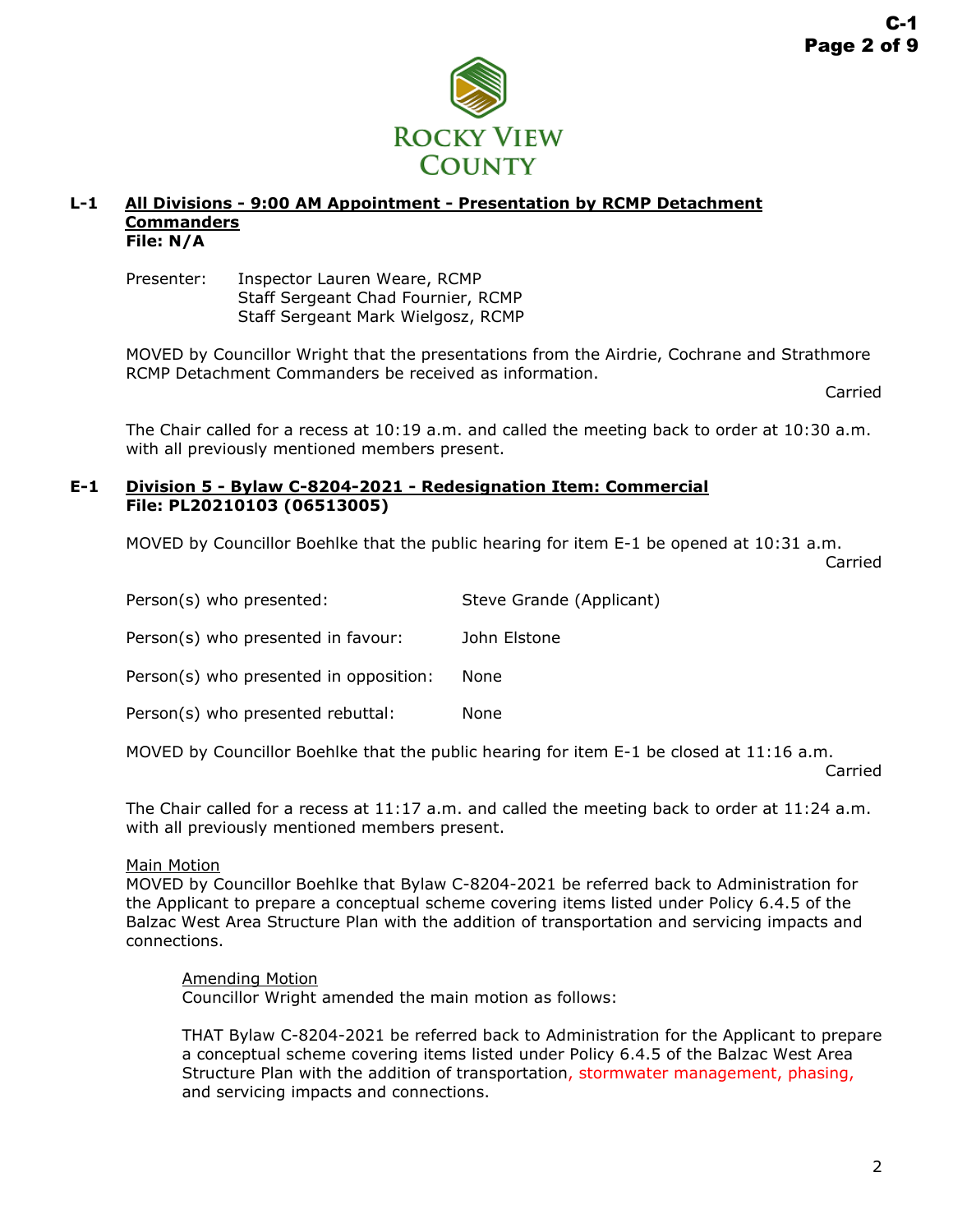

Further Amending Motion Councillor Boehlke further amended the main motion as follows:

THAT Bylaw C-8204-2021 be referred back to Administration for the Applicant to prepare a conceptual scheme covering items listed under Policy 6.4.5 of the Balzac West Area Structure Plan with the addition of transportation, stormwater management, phasing, and servicing impacts and connections.

Defeated

The Chair then called for a vote on the original amending motion.

THAT Bylaw C-8204-2021 be referred back to Administration for the Applicant to prepare a conceptual scheme covering items listed under Policy 6.4.5 of the Balzac West Area Structure Plan with the addition of transportation, stormwater management, phasing, and servicing impacts and connections.

Carried

The Chair then called for a vote on the main motion.

THAT Bylaw C-8204-2021 be referred back to Administration for the Applicant to prepare a conceptual scheme covering items listed under Policy 6.4.5 of the Balzac West Area Structure Plan with the addition of transportation, stormwater management, phasing, and servicing impacts and connections.

Carried

# **C-1 May 17, 2022 Council Meeting Minutes**

# **C-2 May 31, 2022 Council Meeting Minutes**

MOVED by Councillor Wright that the May 17, 2022 and May 31, 2022 Council meeting minutes be approved as presented.

Carried

### **G-1 Division 5 - Bylaw C-8218-2021 Redesignation Item: Residential Use File: PL20210129 (07218004)**

MOVED by Councillor Boehlke that application PL20210129 be refused.

Carried

### **F-1 All Divisions - Late Tax Payment Penalty File: 0785**

MOVED by Councillor Schule that the Late Tax Payment Penalty report be received for information.

Defeated

MOVED by Councillor Hanson that Administration be directed to bring back a Late Tax Payment Penalty bylaw that reflects a penalty structure of 4% applied on July 1, 4% applied on September 1, and a further 4% applied on November 1.

Carried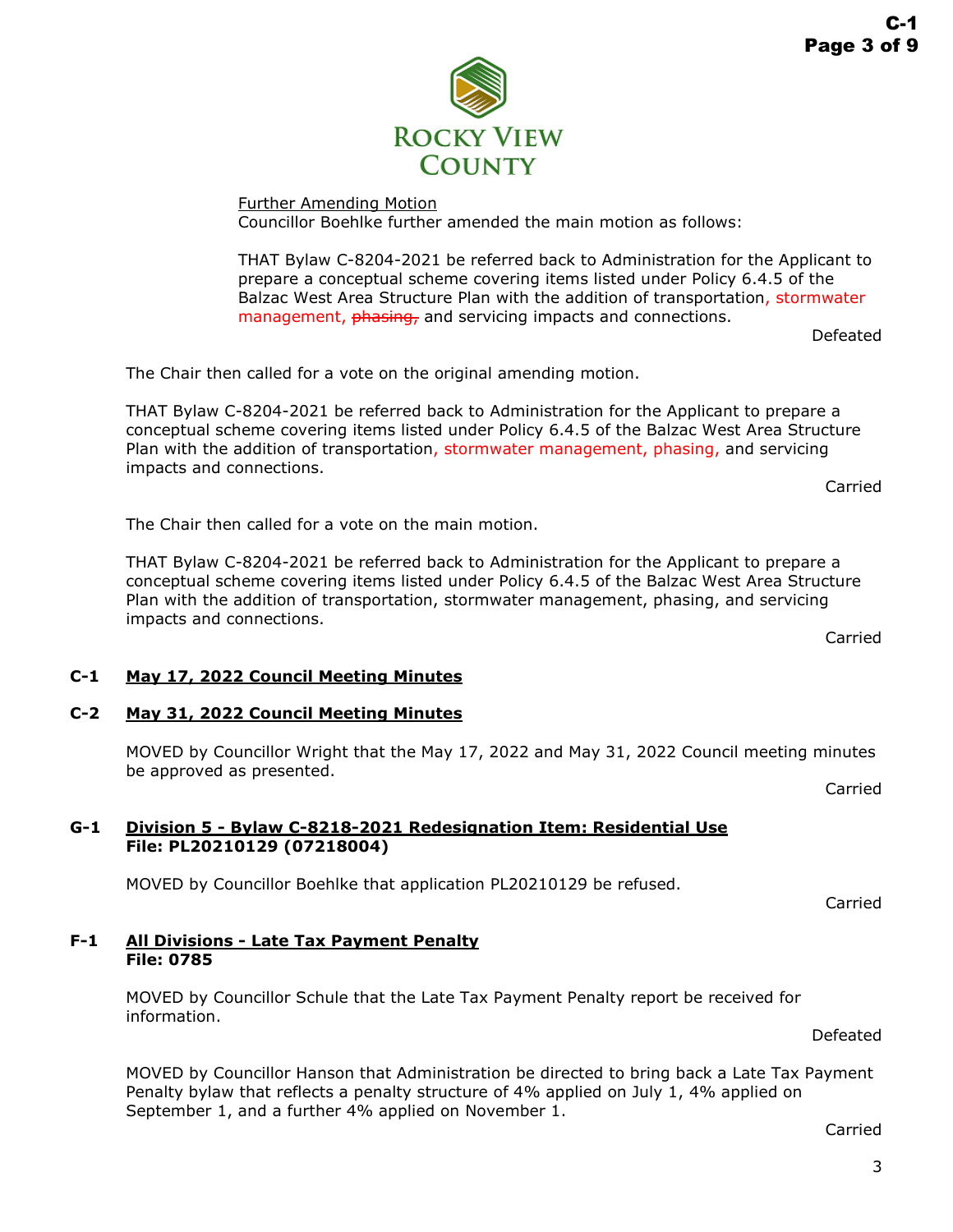The Chair called for a recess at 12:14 p.m. and called the meeting back to order at 1:01 p.m. with all previously mentioned members present.

# **F-2 Division 7 - Langdon Library Society Letter of Support File: N/A**

MOVED by Councillor Schule that Administration be authorized to provide a letter of support for the Langdon Library Society's application to the Community Facility Enhancement Program, as per Attachment 'A'

Carried

# **F-3 All Divisions - 2022 Dates of Significance File: N/A**

MOVED by Councillor Hanson that the 2022 Dates of Significance Calendar, as presented in Attachment 'A', be received for information.

Carried

# **F-4 All Divisions - Death in Service Policy C-120 File: N/A**

MOVED by Deputy Mayor Kissel that the Death in Service Policy C-120 be amended as per Attachment 'A'. Carried

# **F-5 All Divisions - Rocky View County Mosquito Control Program File: N/A**

MOVED by Councillor Schule that the Rocky View County Mosquito Control Program report be received for information.

Carried

# **G-2 All Divisions - Procedure Bylaw C-8277-2022 File: N/A**

MOVED by Deputy Mayor Kissel that Council move into closed session at 1:19 p.m. under the following sections of the *Freedom of Information and Protection of Privacy Act*:

- Section 24 Advice from officials
- Section 27 Privileged information

Carried

Council held the closed session with the following additional people in attendance:

- Rocky View County: D. Wandzura, Chief Administrative Officer
	- B. Riemann, Executive Director, Operations
	- K. Robinson, Executive Director, Corporate Services
	- B. Beach, A/Executive Director, Community Development Services

**ROCKY VIEW COUNTY**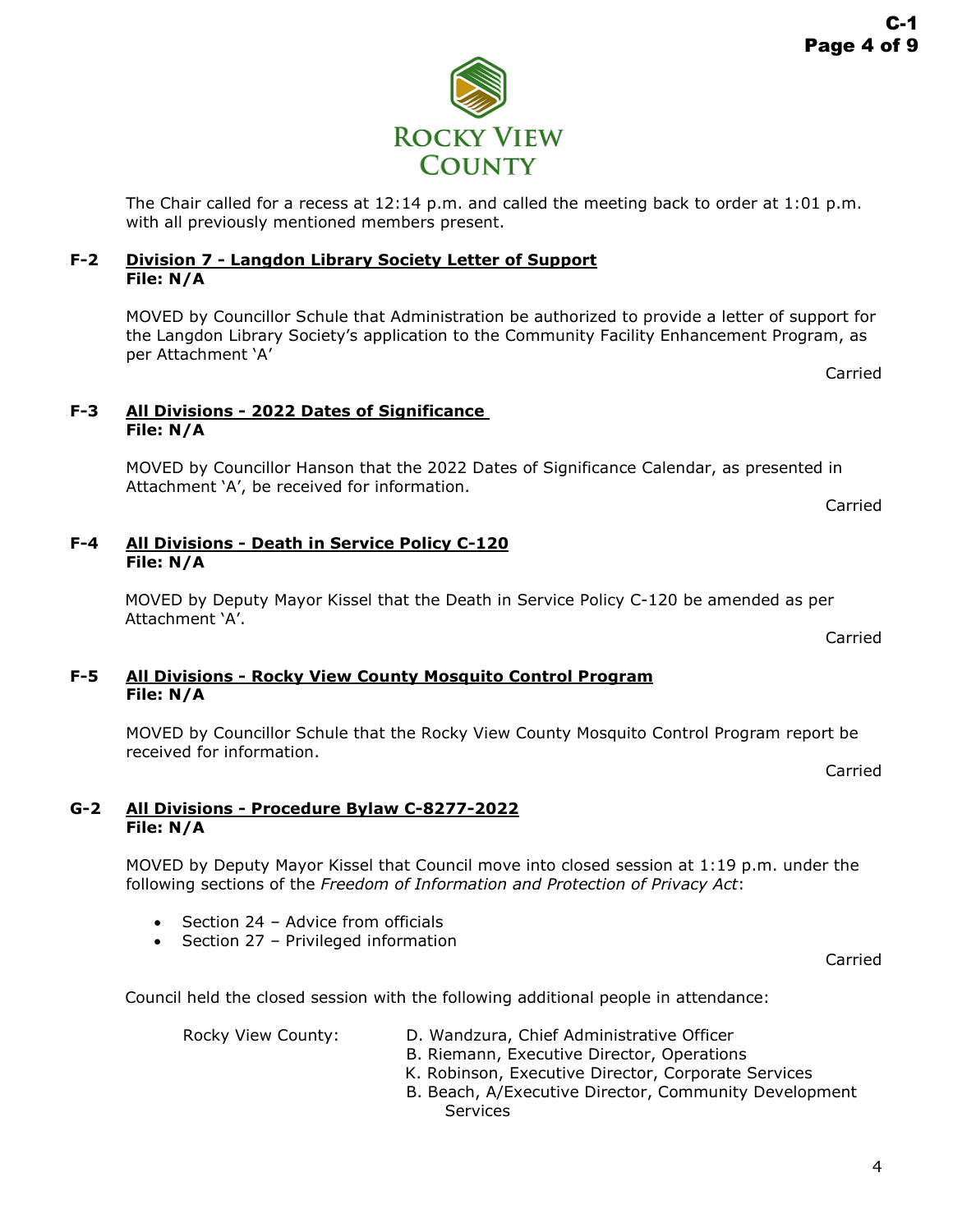

- A. Zaluski, Director of Legislative and Intergovernmental Services
- T. Andreasen, Legislative Officer, Legislative and Intergovernmental Services

MOVED by Councillor Hanson that Council move into open session at 2:03 p.m.

Carried

MOVED by Councillor Hanson that section 14 of Bylaw C-8277-2022 be amended as follows:

The term of appointment of the Mayor is for two one years and will not extend beyond the term of office of that person as Councillor. Only one Councillor may be appointed as Mayor at a time and the position of Mayor must be filled at all times.

Carried

MOVED by Councillor Hanson that section 83 of Bylaw C-8277-2022 be amended as follows:

Members should make their declarations of pecuniary interest, including the general nature of the pecuniary interest, at the onset of the meeting at which they have a pecuniary interest, as well as at the onset of the agenda item for which they have the pecuniary interest.

Carried

MOVED by Councillor Wright that section 111 of Bylaw C-8277-2022 be amended as follows:

When a member continues to breach the rules in this bylaw, the Chair may request that another member move a motion to remove the unruly member from either the balance of the meeting or until such a time provided in the motion so long as that time does not extend beyond the balance of the meeting. If the motion passes, the member must leave the meeting.

Carried

MOVED by Councillor Wright that section 112 of Bylaw C-8277-2022 be amended as follows:

When the Chair continues to fail to adhere to the rules of this bylaw, a member may make a motion to remove the unruly Chair from either the balance of the meeting or until such a time provided in the motion so long as that time does not extend beyond the balance of the meeting. If the motion passes, the Chair must leave the meeting.

Carried

MOVED by Councillor Wright that section 116 of Bylaw C-8277-2022 be amended as follows:

Council or the committee may by resolution permit the member of the public to speak on the agenda item or may by resolution receive the written submission on the agenda item. Members of the public who are permitted to address Council or the committee have a maximum speaking time of  $2\theta$  5 minutes, unless otherwise provided for by resolution.

Carried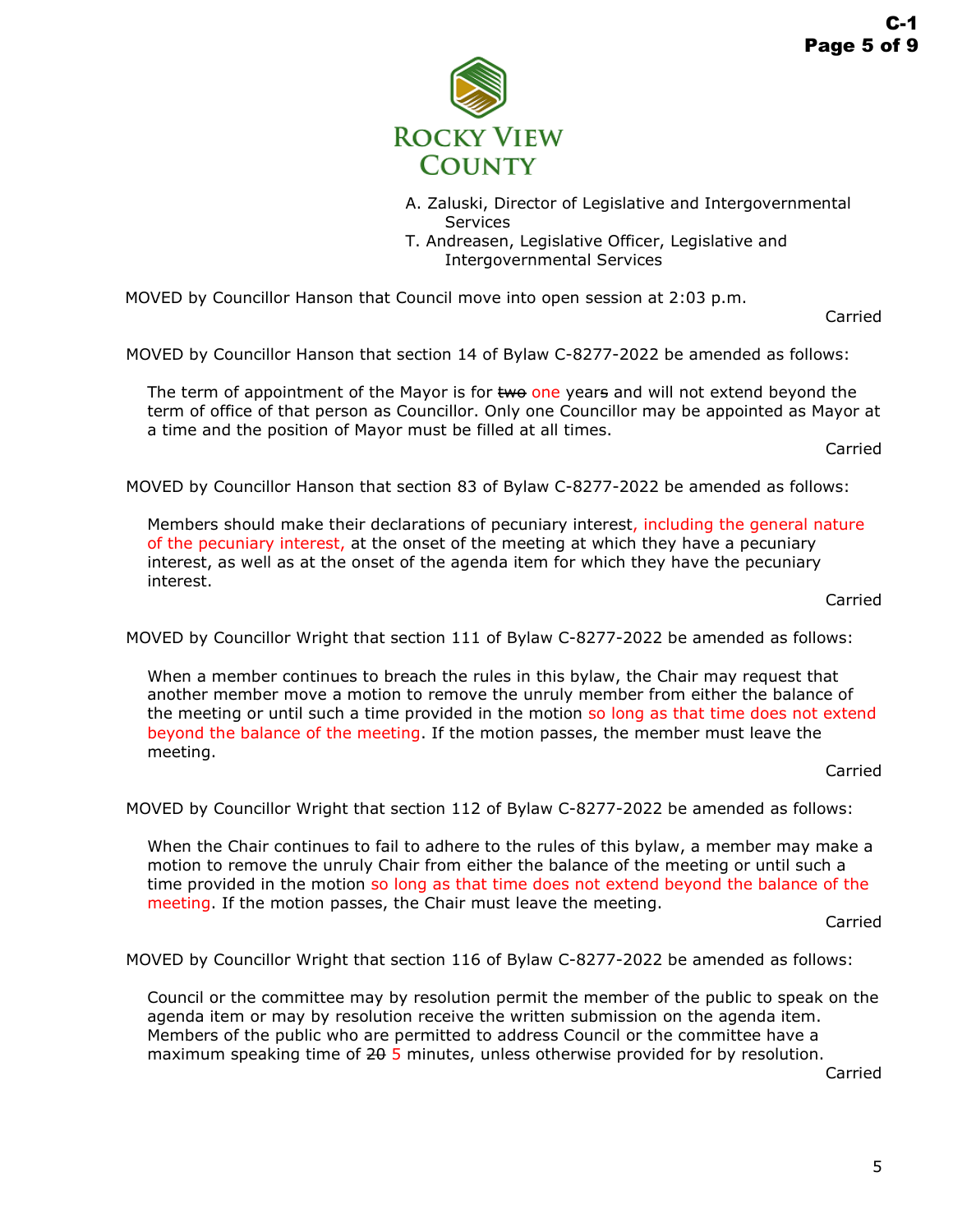

MOVED by Councillor Wright that section 188 of Bylaw C-8277-2022 be amended as follows:

Presentations at a public hearing, whether by an individual or group, are limited to five minutes for an individual, or 10 minutes for a group, unless extended by a resolution of Council.

Carried

MOVED by Councillor Wright that section 183 of Bylaw C-8277-2022 be amended as follows:

Pre-recorded audio/video submissions at a public hearing, whether submitted by an individual or a group, are limited to five minutes for an individual, or 10 minutes for a group, each unless extended by a resolution of Council.

Carried

MOVED by Councillor Wright that section 36(2) of Bylaw C-8277-2022 be amended as follows:

The Chief Administrative Officer must also continue to permit the submission of pre-recorded audio/video presentations for public hearing items and may provide for other methods found in this bylaw, such as pre-recorded audio or video submissions, or for other methods not found in this bylaw, such as virtual presentations through the electronic meeting platform. Carried

MOVED by Councillor Hanson that Bylaw C-8277-2022 be given first reading, as amended. Carried

MOVED by Councillor Boehlke that Bylaw C-8277-2022 be given second reading, as amended. Carried

MOVED by Councillor Samra that Bylaw C-8277-2022 be considered for third reading, as amended.

Defeated

#### **G-3 Division 5 - Bylaw C-8303-2022 – First Reading Bylaw – Residential Redesignation File: PL20220014 (05335005)**

#### **G-4 Division 1 - Bylaw C-8302-2022 – First Reading Bylaw - Redesignation Item: Residential Use File: PL20220047 (04710003)**

MOVED by Councillor Hanson that the following bylaws be given first reading:

- Bylaw C-8303-2022; and
- Bylaw C-8302-2022.

Carried

#### **I-1 All Divisions - Calgary Metropolitan Region Board (CMRB) Update**

The 2022 Calgary Metropolitan Region Board (CMRB) Update for June 14, 2022 was provided as information.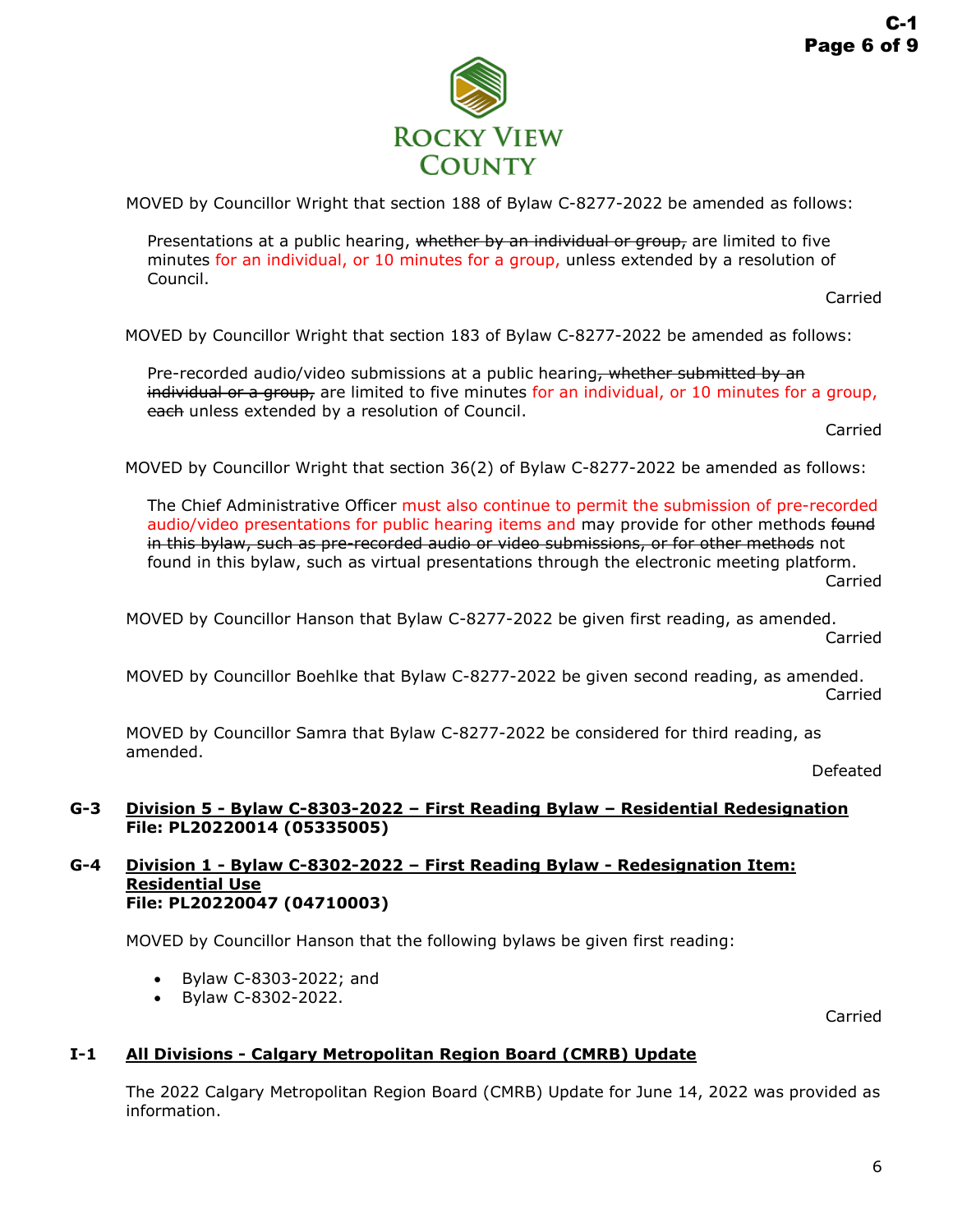

# **J-1 All Divisions - 2022 Council Priorities and Significant Issues List**

The 2022 Council Priorities and Significant Issues List for June 14, 2022 was provided as information.

### **M-1 RVC2022-12 - Chief Administrative Officer Report File: RVC2022-12**

#### **M-2 RVC2022-13 - City of Calgary Annexation Update File: RVC2022-13**

## **M-3 RVC2022-15 - Sale of the Chestermere Recreation Centre to the City of Chestermere File: RVC2022-15**

Councillor Wright left the meeting at 3:04 p.m. and did not return

MOVED by Councillor Hanson that Council move into closed session at 3:04 p.m. to consider the following item under the following sections of the *Freedom of Information and Protection of Privacy Act*:

M-1 – RVC2022-12 – Chief Administrative Officer Report

• Section 24 – Advice from officials

M-2 – RVC2022-13 – City of Calgary Annexation Update

- Section 21 Disclosure harmful to intergovernmental relations
- Section 24 Advice from officials
- Section 25 Disclosure harmful to the economic or other interests of a public body

M-3 – RVC2022-15 – Sale of the Chestermere Recreation Centre to the City of Chestermere

- Section 24 Advice from officials
- Section 25 Disclosure harmful to the economic or other interests of a public body

Carried Absent: Councillor Wright

MOVED by Councillor Hanson that Council move into open session at 5:48 p.m.

Carried Absent: Councillor Wright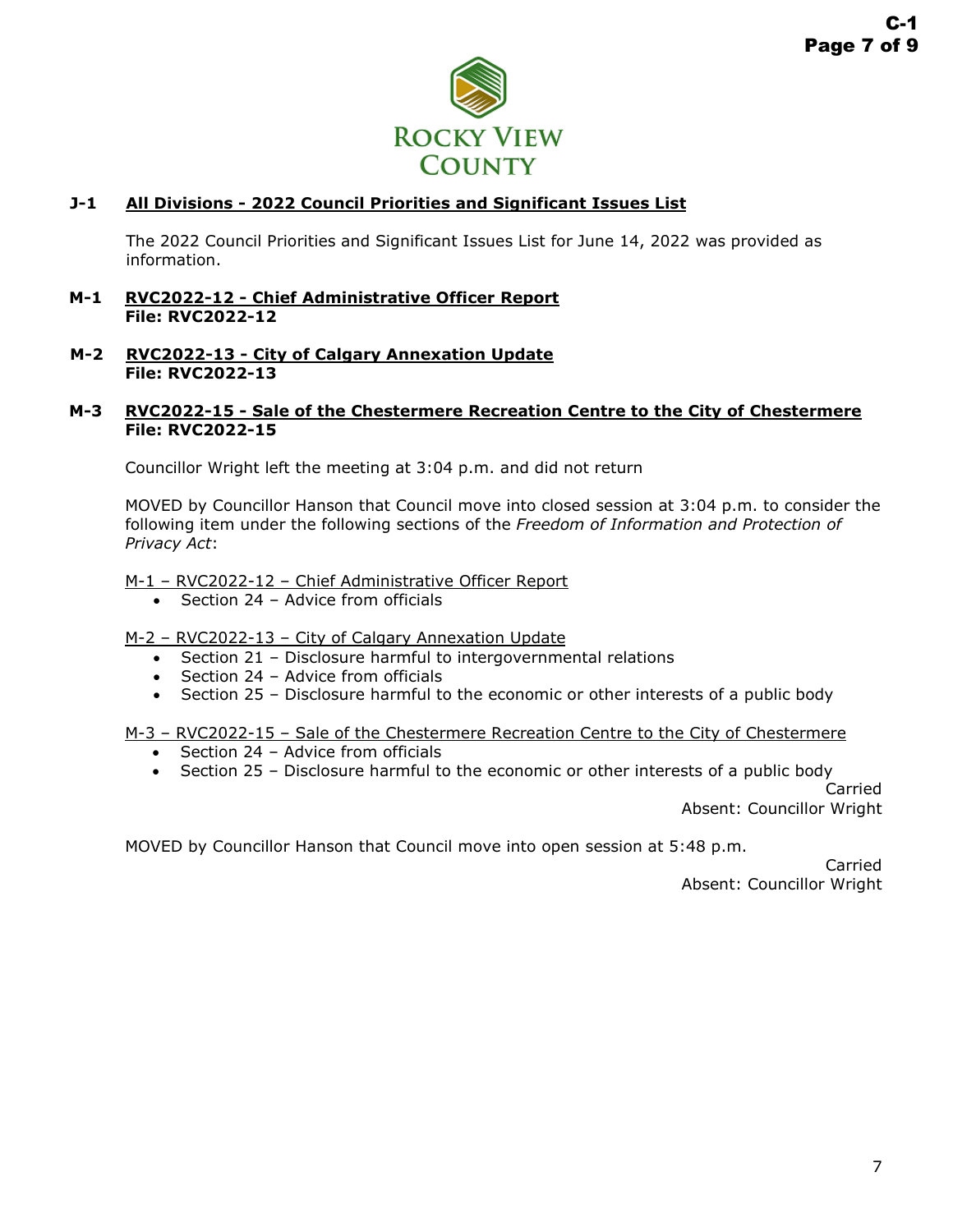

Council held the closed session for confidential items M-1 with the following additional people in attendance:

Rocky View County: D. Wandzura, Chief Administrative Officer

Council held the closed session for confidential items M-2 with the following additional people in attendance:

- Rocky View County: D. Wandzura, Chief Administrative Officer
	- B. Riemann, Executive Director, Operations
	- K. Robinson, Executive Director, Corporate Services
	- B. Beach, A/Executive Director, Community Development **Services**
	- A. Zaluski, Director, Legislative and Intergovernmental Services
	- J. Anderson, Supervisor Planning Policy, Planning
	- B. Manshanden, Intergovernmental Strategist, Legislative and Intergovernmental Services

Council held the closed session for confidential items M-3 with the following additional people in attendance:

- Rocky View County: D. Wandzura, Chief Administrative Officer
	- B. Riemann, Executive Director, Operations
	- K. Robinson, Executive Director, Corporate Services
	- B. Beach, A/Executive Director, Community Development Services
	- S. Hulsman, Manager, Transportation Services

#### **M-2 RVC2022-13 - City of Calgary Annexation Update File: RVC2022-13**

MOVED by Councillor Samra that the confidential report on the proposed annexation be received for information.

Carried Absent: Councillor Wright

# **M-3 RVC2022-15 - Sale of the Chestermere Recreation Centre to the City of Chestermere File: RVC2022-15**

MOVED by Deputy Mayor Kissel that Administration be directed to withdraw from current and future negotiations with the City of Chestermere for the sale of the Chestermere Recreation Centre.

Carried Absent: Councillor Wright